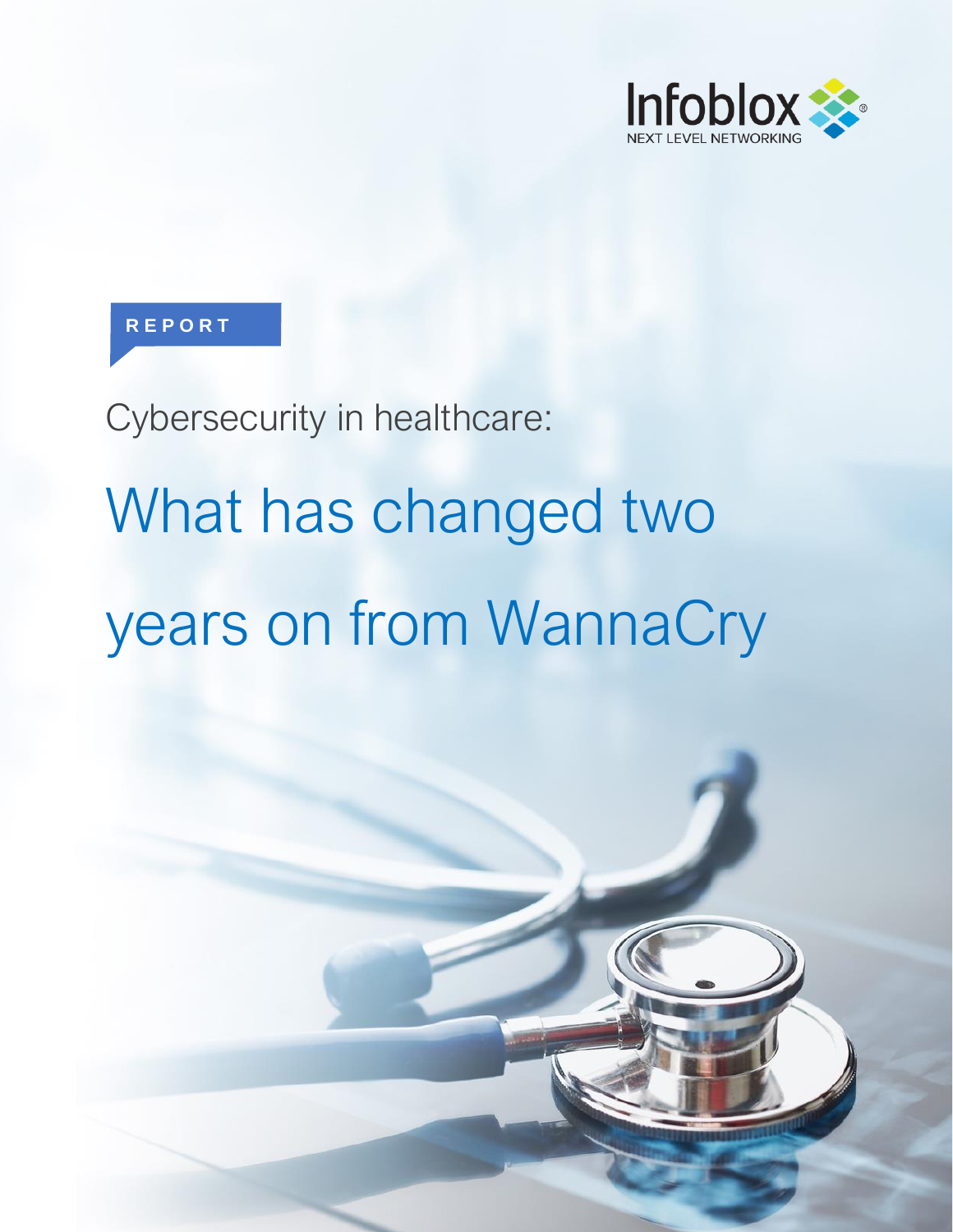#### **Foreword from Victor Danevich, CTO Systems Engineering at Infoblox**

In the two years since the WannaCry attack on the NHS, security investments in the healthcare industry have grown, emphasizing IT professionals deeper understanding of the importance of strong cybersecurity practices. While healthcare companies have become a more educated cybersecurity buyer, they face inherent roadblocks like the growth of internet connected medical devices and strict regulations that make their network more volatile and vulnerable to cyberattack.

Not to mention the type of data healthcare companies keep on record is extremely attractive to hackers today. While most IT professionals feel they have a strong cybersecurity posture, there is still room for growth, education, and increased attention on security best practices.

#### **Overview**

 $\overline{a}$ 

Following last year's "Cybersecurity in Healthcare: the Diagnosis" report, this study was commissioned to gain an understanding of how healthcare professionals around the world have adapted and evolved to protect themselves from cyber threats.

With extensive insights from healthcare IT professionals from across the US, UK, Germany and Benelux Union, Infoblox investigated the overall understanding of the threat landscape within healthcare, and touched on various organization's abilities to respond to these attacks.

#### Looking back over the past two years

Due to the massive amount of sensitive information, the healthcare industry has long been considered a prime target for cybercriminals. But with a recently heightened focus on IoT and digitalization within the industry, the past few years have seen a significant jump in healthcare-specific security vulnerabilities. According to a [recent](https://www.forbes.com/sites/michelatindera/2018/09/25/government-data-says-millions-of-health-records-are-breached-every-year/)  [study](https://www.forbes.com/sites/michelatindera/2018/09/25/government-data-says-millions-of-health-records-are-breached-every-year/) in the Journal of the American Medical Association<sup>1</sup>, the number of annual health data breaches have increased 70% to 344 over the past seven years, with 75% of the breached, lost, or stolen records – 132 million – being targeted by a "hacking or IT incident." On a global scale, [researchers](https://threatpost.com/deceased-patient-data-being-sold-on-dark-web/133871/)<sup>2</sup> recently found medical records of up to 140 million deceased patients on illicit market places on the dark web.

In May 2017, the infamous WannaCry ransomware attack devastated hundreds of thousands of computer networks, including that of the NHS, Britain's national health service. Unlike most major email-driven attacks, WannaCry was different in the fact that it was able to penetrate organizations through network vulnerabilities. In the end, the attack<sup>3</sup> [caused](https://www.telegraph.co.uk/technology/2018/10/11/wannacry-cyber-attack-cost-nhs-92m-19000-appointments-cancelled/) more than 19,000 appointments to be cancelled, 200,000 computers to lock out, and cost the NHS over £92 million in damages.

A year after WannaCry, th[e General Data Protection Regulation,](https://eugdpr.org/) also known as GDPR, came into effect. The regulation aimed to replace the Data Protect Directive 95/46/EC and was designed to harmonize data privacy laws across Europe, protect and empower all EU citizen's data privacy, and to reshape the way organizations across the region approach data privacy<sup>4</sup>. Under GDPR, organizations in breach could be fined up to 4% of annual global turnover or €20 million - whichever was greater.

<sup>1</sup> <https://www.forbes.com/sites/michelatindera/2018/09/25/government-data-says-millions-of-health-records-are-breached-every-year/>

<sup>2</sup> <https://threatpost.com/deceased-patient-data-being-sold-on-dark-web/133871/>

<sup>3</sup> <https://www.telegraph.co.uk/technology/2018/10/11/wannacry-cyber-attack-cost-nhs-92m-19000-appointments-cancelled/>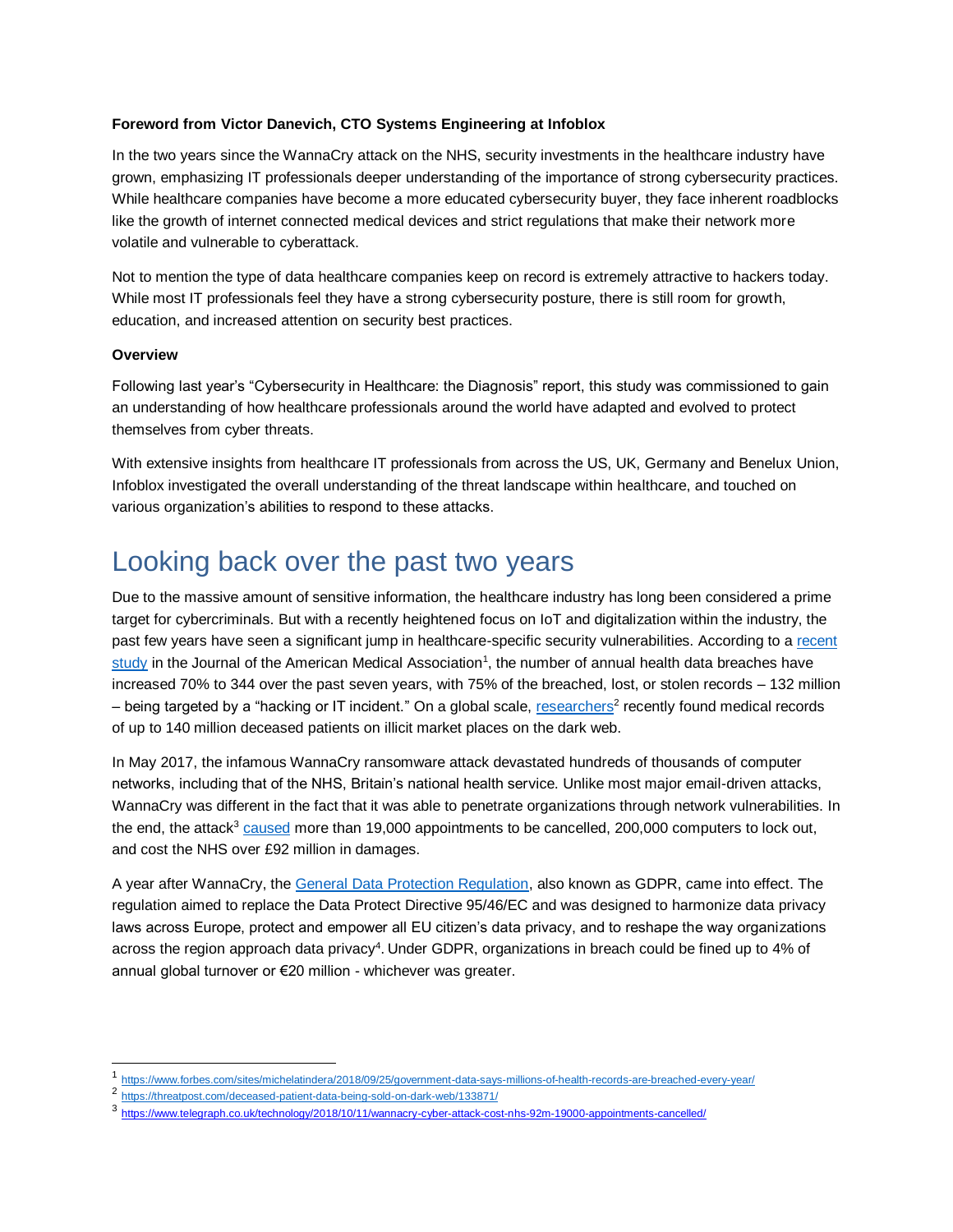Both WannaCry and GDPR marked a major moment in which organizations carrying data of any kind were made absolutely accountable for safeguarding consumer information. So almost two years from WannaCry where does the healthcare industry stand when it comes to its cybersecurity?<sup>4</sup>

#### What has changed over the past two years?

Infoblox's research reveals that healthcare industry leaders have taken notice of major events such as WannaCry and have gone as far as to make cybersecurity a leading priority. The research reveals that 92 percent of IT professionals are now confident in their organization's ability to respond to a cyber-attack, compared to only 82 percent two years ago. Those within the United States are the least confident at 85 percent, while those within Benelux dominate in confidence at 98 percent.

Microsoft Windows 10, Mac OS X, and Linux lead as the top three operating systems currently being used for both internal networks and medical devices - a significant change from last year's reported operating systems which were Microsoft Windows 10, Microsoft Windows 7 and Microsoft Windows XP. The majority (87%) of IT professionals claim they can patch these systems, though the biggest proportion of respondents (24%) claim to only do this every two to three weeks. This is a change from last year's report, where the majority of respondents claimed to patch their systems every week (27%).

#### Concern around shadow IT

Three quarters (75%) of respondents claim they have a comprehensive overview of the total IT infrastructure, including all users, devices, applications and cloud services, at any time. That said, there is a slight doubt around the emergence of [shadow IT](https://searchcloudcomputing.techtarget.com/definition/shadow-IT-shadow-information-technology) - hardware or software that is not supported by the organization's central IT department<sup>5</sup> - with 17% considering it a point of concern.

According to [Gartner,](https://www.gartner.com/smarterwithgartner/top-10-security-predictions-2016/?cm_mmc=social-_-rm-_-gart-_-swg) by 2020, around 30 percent of successful attacks on enterprises will be on their unsanctioned shadow IT resources<sup>6</sup>. With this in mind, many industry leaders have highlighted the importance of constantly monitoring network activity to avoid risk. According to the report, more than half (56%) of organizations have automated systems in place that actively scan their networks for suspicious activity, and around a third (31%) have their own Security Operation Centers (SOCs) for the same purpose. SOCs are particularly popular within Germany, with 44% of all healthcare organizations having one for the purpose of scanning suspicious activity.

## In case of emergency

Though confidence is at a two-year high, organisations are still lagging in responsive planning. At the moment, almost a quarter (23%) of global IT leaders have no plan in place in the event of a cyber-attack.

Many IT leaders are also still unsure whether or not to pay ransom to attackers. According to the report, twentyfour percent would be completely unwilling to pay ransom in the event of a cyber-attack. And of those who would be willing to pay ransom, only 32% have an actual plan in place - this is a significant drop in comparison to the previous report, where 77% claimed they were willing and had a plan in place.

 $\overline{a}$ 

<sup>4</sup> <https://eugdpr.org/>

<sup>5</sup> <https://searchcloudcomputing.techtarget.com/definition/shadow-IT-shadow-information-technology>

<sup>6</sup> [https://www.gartner.com/smarterwithgartner/top-10-security-predictions-2016/?cm\\_mmc=social-\\_-rm-\\_-gart-\\_-swg](https://www.gartner.com/smarterwithgartner/top-10-security-predictions-2016/?cm_mmc=social-_-rm-_-gart-_-swg)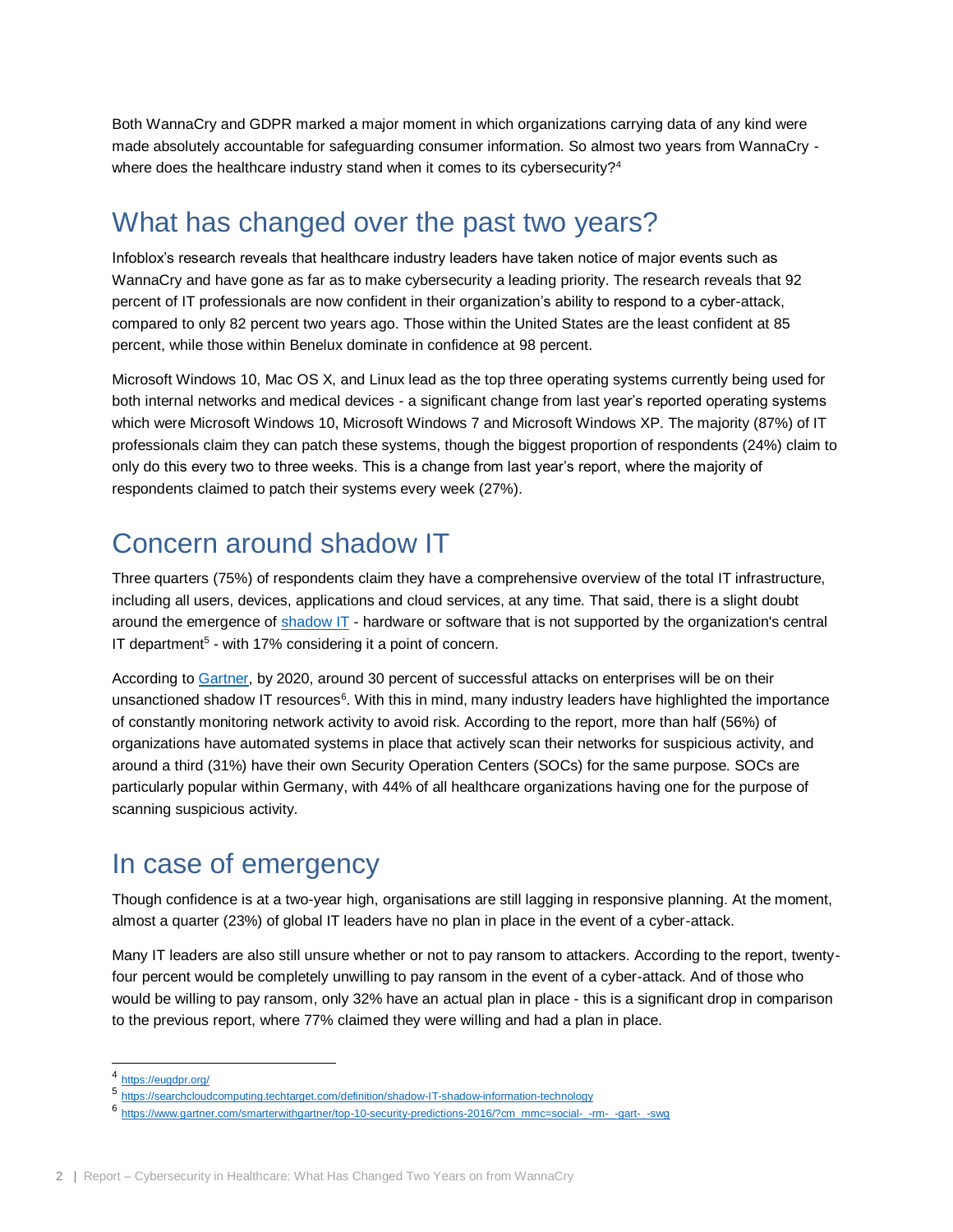#### Greater investment

More healthcare organizations (28%) are spending between 11 and 20 percent more on cyber-security than in 2017, with the top three investments being anti-virus software (59%), firewalls (including next generation firewalls) (52%), and application security (51%). Additionally, employee education has grown in popularity, with investment 10 percent higher in 2019 than in 2017. The reason for this has much to do with improving email hygiene in an effort to avoid phishing scams and the delivery of ransomware.

#### Connected devices

Healthcare IT professionals are addressing the growing adoption of the Internet of Things (IoT) and as a result the number of security policies in place for new connected devices has increased from 85 to 89 percent, with fewer respondents doubting the effectiveness of these policies (9% in 2019 compared to 13% in 2017).

The majority of connected devices now run on Microsoft Windows 10 (66%), with the popularity of Linux (33%) and Mac OS X (31%) growing significantly since 2017. Reassuringly, the number of devices running on Windows XP, which has been unsupported since 2014, has fallen from one in five to one in ten.

## Country specific concerns

**United States:** The FDA released a medical device security playbook in October 2018, to help device manufacturers and healthcare organizations identify security vulnerabilities in medical devices. According to the report, 61 percent are confident that this is an effective security policy for the healthcare industry, 16 per cent are not confident, and almost a quarter (23%) are unfamiliar with or do not know about the policy.

**Germany:** Hospitals in Germany that have more than 30,000 inpatient cases per year come under the "Verordnung zur Bestimmung Kritischer Infrastrukturen nach dem BSI-Gesetz" - also known as KRITIS - a regulation for determining critical infrastructures under the BSI Act, and have to report their IT security measures to the BSI until June 2019. According to the report, 66 percent of respondents believe it's a step in the right direction, but many believe that it should include smaller hospitals (64%) and regional conditions (61%). As a result of KRITIS, the majority of organizations have taken it into account, with 57 percent claiming they've made internal changes as a result.

**Benelux:** In Benelux, the NCSC opened zorg-CERT in January 2018 to support healthcare institutions in times of cyber incidents. According to the report, it hasn't exactly caught on as intended. Most respondents claim to have never contacted them (42%) and 20 percent have been in touch but have not used their services. Only 21% have used them and are in regular contact over security issues.

**United Kingdom:** WannaCry had a devastating influence on the global security landscape – especially within the UK. According to the report, only 4% of organizations have not adjusted their security procedures almost two years later. Unsurprisingly, most IT professionals have increased security software (63%) and upgraded all systems to the most recent operating systems (42%). On the positive side, many within the healthcare sector have even gone so far as to adopt two-factor authentication (41%), increased securities around information within the supply chain (40%) and increase employee education (39%).

## Conclusions and recommendations

There's no debating that the WannaCry attack was a wake-up call to healthcare providers around the world. And as we move forward and continue to digitalize, there is the possibility of such attacks continuing to grow.